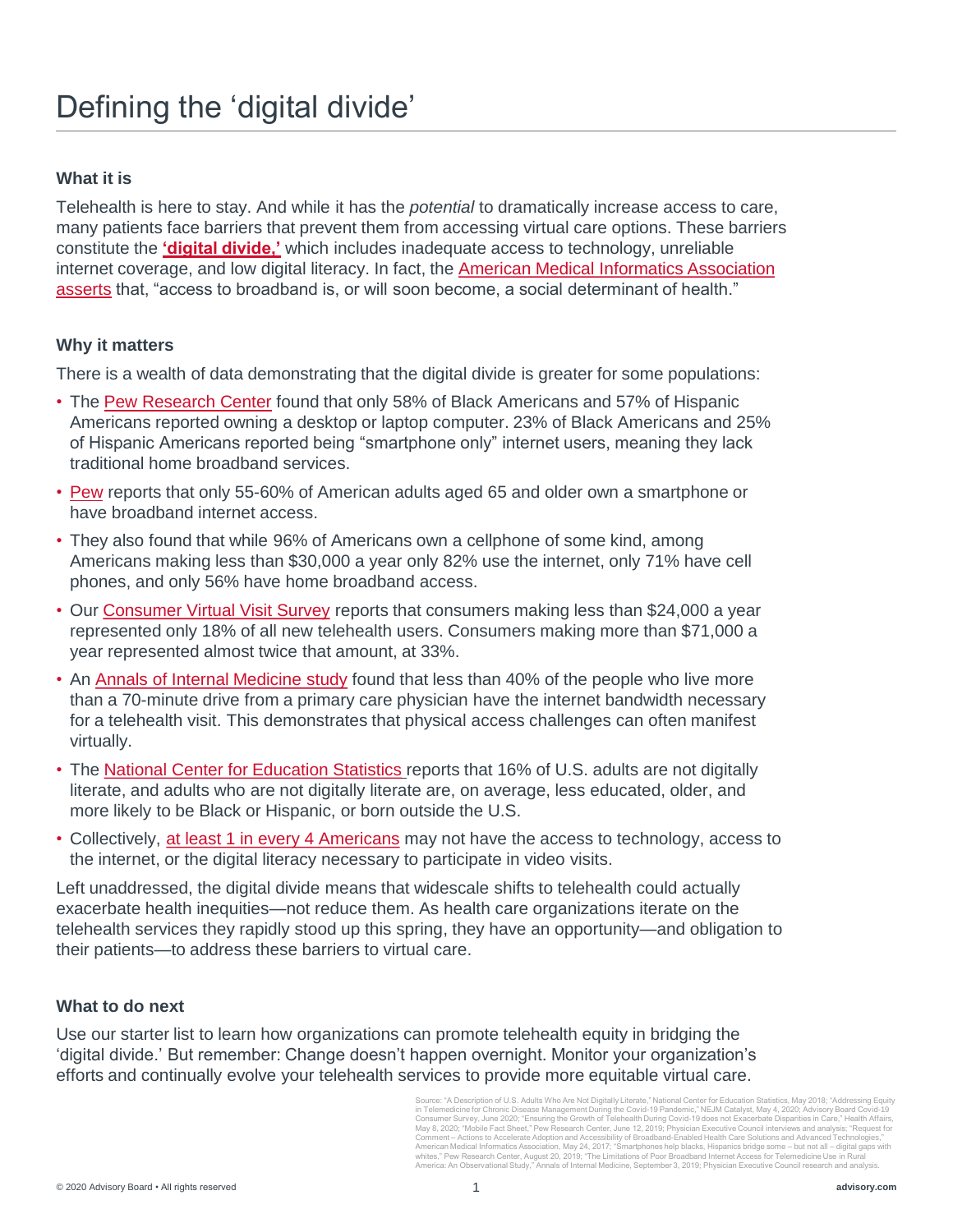# Starter list: How to bridge the 'digital divide' (page 1 of 3)



## **Understand how the digital divide manifests in your community**

- Collect patient demographic information such as age, location, and primary language spoken.
- Perform a simple digital needs assessment to screen for digital access and literacy during [patient intake. There are several examples to pull from, such as the City and County of San](https://docs.google.com/forms/d/e/1FAIpQLScn2jL1kHThziitkft7xcVt01vaUE7BoCGZtc_Z6K2fdA9dMA/viewform)  Francisco's Digital Equity Intake Form.
- Access the [FCC's Mapping Broadband Health in America maps,](https://www.fcc.gov/health/maps) which overlay broadband access and health data at the national, state and county levels, to better understand your state's and county's broadband access.
- Leverage your regional payers' data on patient access and social determinants of health, when available.
- Work with schools in your community to access any data they might have on the digital divide. As more students work remotely, schools are likely to know which students lack digital access.
- Share national or local data on the digital divide with clinicians and executives at your organization, so they can champion solutions to improve access to virtual care.



#### **Evolve your telehealth offerings to be more accessible to vulnerable patients**

- Offer phone visits to ensure access for patients who lack access to video technology.
- Offer virtual visits outside of traditional working hours to increase access for essential workers.
- Ensure that your telehealth offerings are accessible from multiple types of internet browsers and digital devices.
- Since research suggests that vulnerable populations are [less likely to use patient portals,](https://catalyst.nejm.org/doi/full/10.1056/CAT.20.0123) offer video visit access points outside of your organization's patient portal.
- Guarantee virtual interpreter services for your English as a Second Language patients.
- Accommodate patients who are deaf or hard of hearing. [Options include](https://www.hearingloss.org/covid-19-healthcare-providers-guidelines-telehealth-accessibility/):
	- o Remote interpreting services on the same screen or platform
	- o Remote interpreting services on a different screen or platform
	- $\circ$  Communication access real-time translation (captioning the visit in real-time)
	- o Other accessibility services, such as relay services
- Ensure your organization is offering an adequate number of phone or virtual visits to meet patient needs; access our [Virtual Shift Estimator](https://www.advisory.com/research/health-care-it-advisor/tools/2020/virtual-shift-estimator) to estimate the percentage of visits that *could* be virtual by specialty at your organization.
- Provide medical assistant (MA)-assisted virtual visits for patients who need assistance with video visits; the MA is in-person to collect data and facilitate the visit, but the physician or advanced practice provider (APP) consults virtually. This model works well where there are provider shortages – especially for geriatric patients, who often struggle with digital literacy but have chronic conditions that require consistent monitoring.
- If you don't have the existing staff capacity to evolve your telehealth options, consider contracting with a national telehealth vendor to provide additional coverage.

Source: Advisory Board Virtual Shift Estimator, August 20, 2020; "Covid-19: Guidelines for Health Care Providers – Video-Based<br>Telehealth Accessibility for Deaf and Hard of Hearing Patients," Hearing Loss Association of Am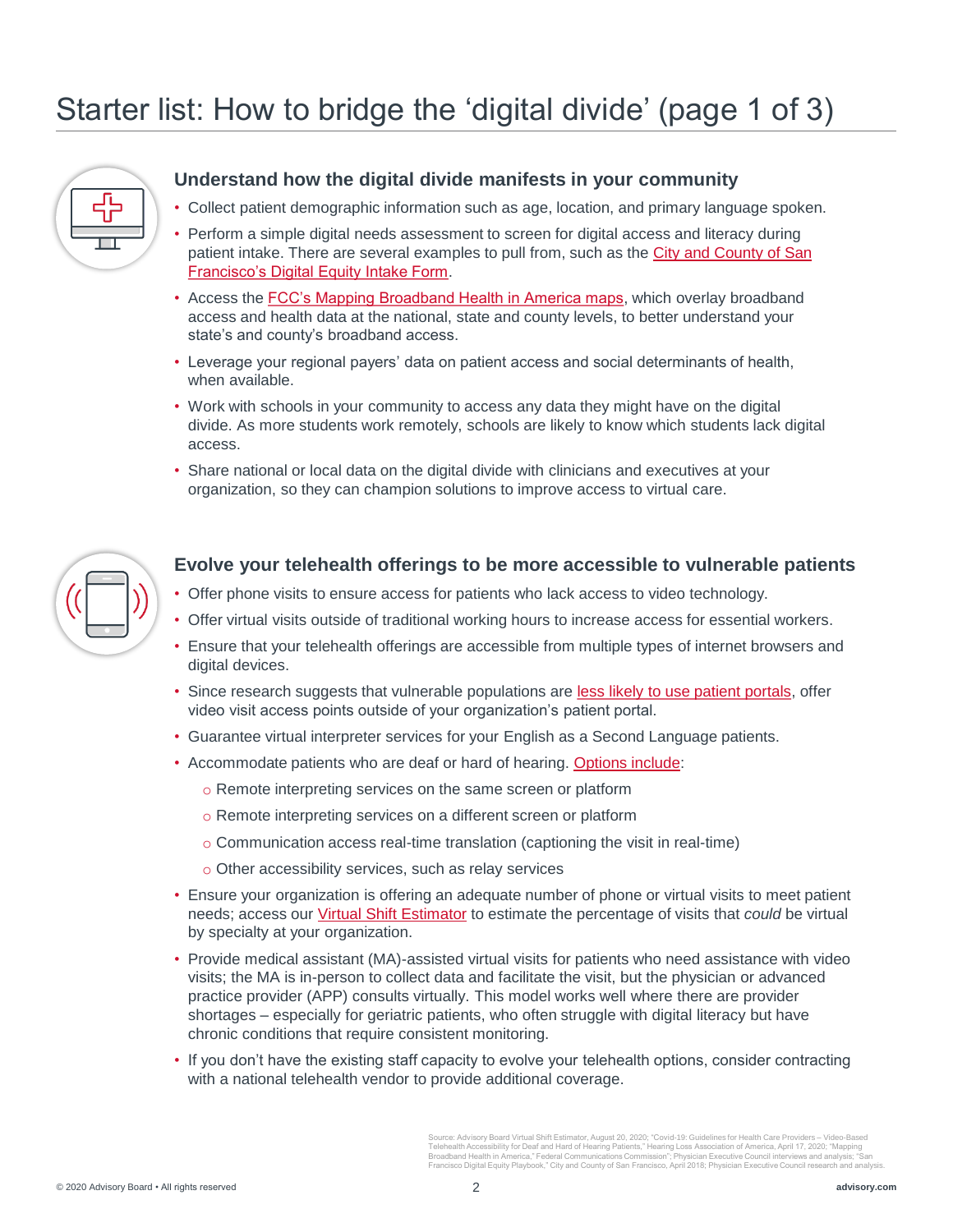# Starter list: How to bridge the 'digital divide' (page 2 of 3)



## **Connect patients with the technology necessary for virtual visits**

- Share low cost broadband options in your market with patients.
	- $\circ$  Goodwill has a [resource page](https://www.goodwill.org/blog/career-and-financial-advice/staying-connected-while-staying-at-home/) that includes information on a free phone program and reducedrate internet options.
	- o National Digital Inclusion Alliance maintains a [list of low-to-no cost internet providers](https://www.digitalinclusion.org/free-low-cost-internet-plans/) nationally.
- Help connect patients who struggle to use manual technology with adaptive alternatives, such as assistive keyboards or mouse alternatives.
- If resources allow, invest in loaner programs to provide wireless-connected technology (such as pre-loaded tablets or phones) to patients that don't have any or lack digital literacy. The U.S. Department of Veterans Affairs [piloted an initiative](https://mhealthintelligence.com/news/vas-tablet-program-puts-a-positive-spin-on-telehealth-expansion) to provide tablets to high-need veterans and found that it improved health care access, even with low provider interest in the program.
- If resources allow, invest in strategically located communal telehealth resources for areas facing the greatest access challenges. Factors to consider include: distance from sites of care, public transportation infrastructure, economic indicators, presence of multi-family households, and broadband access.
	- o For example, [video visit kiosks](https://www.healthleadersmedia.com/innovation/two-healthcare-systems-use-telehealth-kiosks-expand-reach) placed in pharmacies, supermarkets, and other community locations. Or, [school-based telehealth](https://mhealthintelligence.com/features/school-based-telehealth-makes-health-a-priority-for-teachers-providers) programs.



## **Build patients' digital literacy so they can engage in virtual visits**

- Create patient education materials that outline the visit's cost, what to expect from the care team, what patients need to do beforehand, wait times, the virtual rooming process, appointment length, what patients need with them during the visit, and follow-up steps.
- Make sure your education materials are compatible to be read via both phone and computer.
- Ensure that patient education materials are translated into at least one other language that is prominent in your community.
- Send pre-visit appointment reminders to patients that direct them to educational materials.
- If you don't have automated pre-visit outreach, call patients ahead of visits to confirm a technology plan and surface potential barriers, including:
	- o Access to reliable home internet service
	- o Access to a video technology such as a desktop, laptop, tablet, or smart phone
	- o Access to physical materials required to conduct the visit. This will depend on the type of visit more complex visits may require home monitoring equipment such as thermometers, blood pressure cuffs, or pulse oximeters. For simpler visits a patient may just require something like a flashlight to check their pupillary light reflex
	- o App installation instructions and support
	- o Tips for how to secure and maintain video permissions, such as: Not watching YouTube on your phone while in the virtual "waiting room", because it can override the video permissions necessary for a video visit
- Consider leveraging latent staff capacity (e.g. medical students, hospital volunteers, non-clinical staff for whom projects have been paused amid Covid) to help provide basic pre-visit technology support for patients.
- Partner with local community organizations, such as your public library or community center, to offer digital literacy courses.

Source: "Free and Low Cost Internet Plans," National Digital Inclusion Alliance; "Staying Connected While Staying at Home,"<br>Goodwill; "School-Based Telehealth Makes Health a Priority for Teachers, Providers, 'mHealth Intel